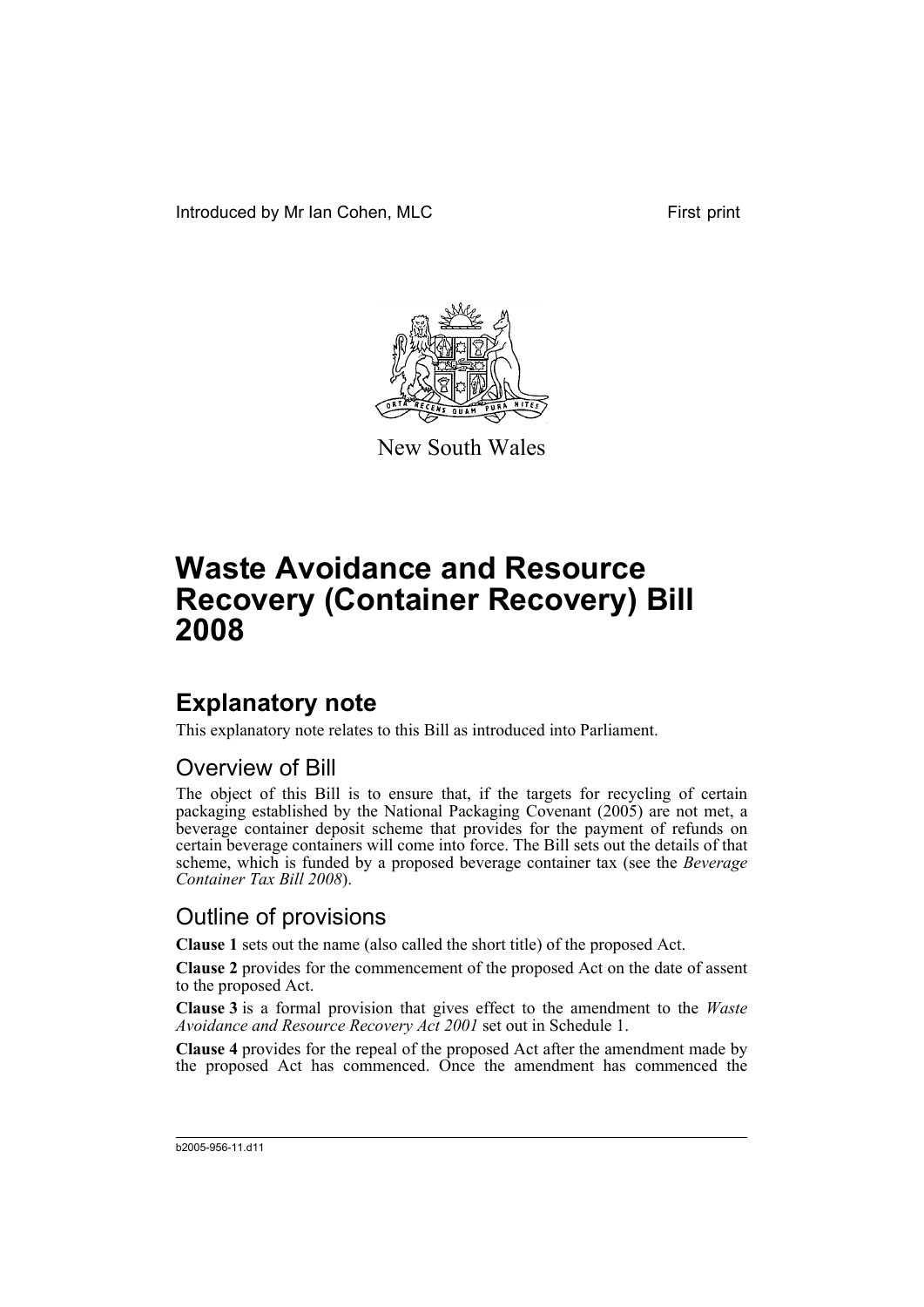Explanatory note

proposed Act will be spent and section 30 of the *Interpretation Act 1987* provides that the repeal of an amending Act does not affect the amendments made by that Act.

### **Schedule 1 Amendment**

Schedule 1 inserts a new Part establishing a beverage container deposit scheme, as follows:

### **Part 4A Beverage container deposit scheme**

#### **Division 1 Definitions**

**Proposed section 18A** defines words and expressions used in the proposed Part.

#### **Division 2 Introduction of beverage container deposit scheme**

**Proposed section 18B** provides that the proposed Part applies to beverage containers made wholly or mainly of a relevant material (namely paper or cardboard, glass, steel, aluminium or plastic) only if the Minister has declared under proposed section 18C or 18D that the Part applies to containers made wholly or partly of that material.

**Proposed section 18C** sets out the circumstances in which the Minister, following the 2008 review required by the National Packaging Covenant, must make a declaration that the proposed Part applies to beverage containers made of a relevant material. The Minister must make the declaration if the target for recycling of the particular relevant material has not been substantially achieved (that is, at least 75% of the additional quantity of the material scheduled to be recycled under new targets is being recycled) or it appears to the Minister that the target will not be met by 2010.

**Proposed section 18D** sets out the circumstances in which, after the National Packaging Covenant expires on 30 June 2010, the Minister must make a declaration that the proposed Part applies to beverage containers made wholly or partly of a particular material. This will be the case if the target for recycling packaging of the particular material has not been met.

#### **Division 3 Labelling of beverage containers**

**Proposed section 18E** requires every beverage container to be labelled as refundable.

**Proposed section 18F** provides that the regulations may impose further requirements relating to the labelling of beverage containers.

#### **Division 4 Establishment or approval of collection depots**

**Proposed section 18G** provides that the Minister may establish, or approve the establishment of, collection depots for the collection of empty beverage containers, including council depots and community centres or community based facilities.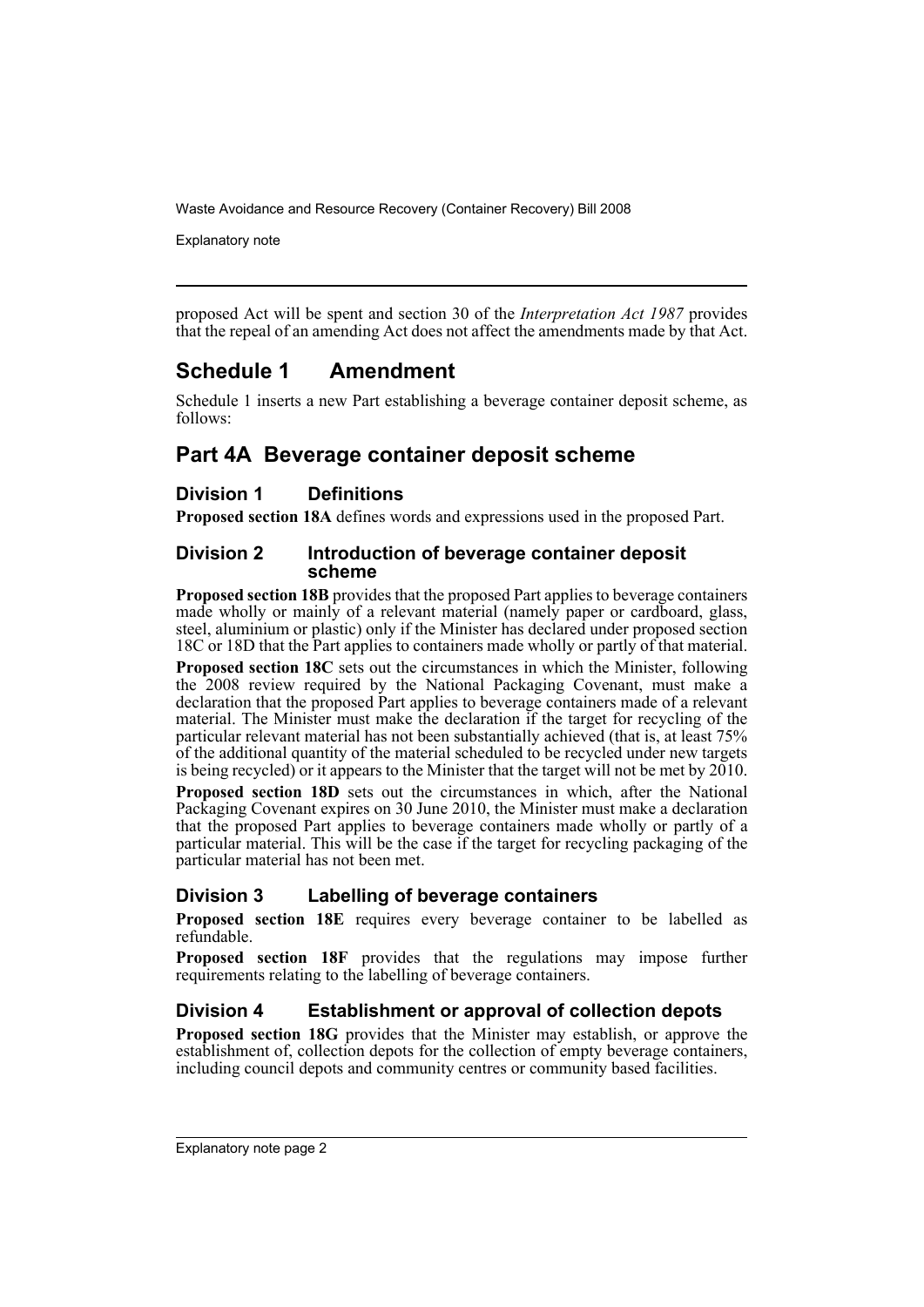Explanatory note

#### **Division 5 Refund scheme**

**Proposed section 18H** provides that a person who accepts the return of an unbroken empty beverage container at a collection depot must pay the person who returns it the amount of the refund value.

**Proposed section 18I** requires collection depots to report to the Minister on refunds paid.

#### **Division 6 Reimbursement of collection depots**

**Proposed section 18J** requires the Scheme Administrator to pay to each collection depot each month, from the Central Account, the sum of the total amount of refund value paid by the collection depot over the previous calendar month and the processing fee prescribed by the regulations.

#### **Division 7 Distribution of unredeemed deposits**

**Proposed section 18K** provides for the distribution and use of unredeemed deposits (that is, of beverage container tax that has not been paid out to reimburse collection depots for refunds paid).

#### **Division 8 Administration and management of scheme**

**Proposed section 18L** provides for the appointment of a Scheme Administrator to oversee the operation of the proposed Part and exercise other functions.

**Proposed section 18M** constitutes a Container Deposit Management Committee, the functions of which include the provision of advice to the Minister on the operation of the proposed Part.

#### **Division 9 Central Account**

**Proposed section 18N** establishes a fund to be known as the Beverage Container Deposit Scheme Central Account.

**Proposed section 18O** provides for the administration and management of that account.

**Proposed section 18P** provides for the making of payments into that account.

**Proposed section 18Q** provides for the making of payments from that account.

**Proposed section 18R** provides for the investment of money in that account.

#### **Division 10 Barcoding of beverage containers**

**Proposed section 18S** requires a person who imports or produces a beverage container to supply the Management Committee with details of any barcode affixed to the beverage container.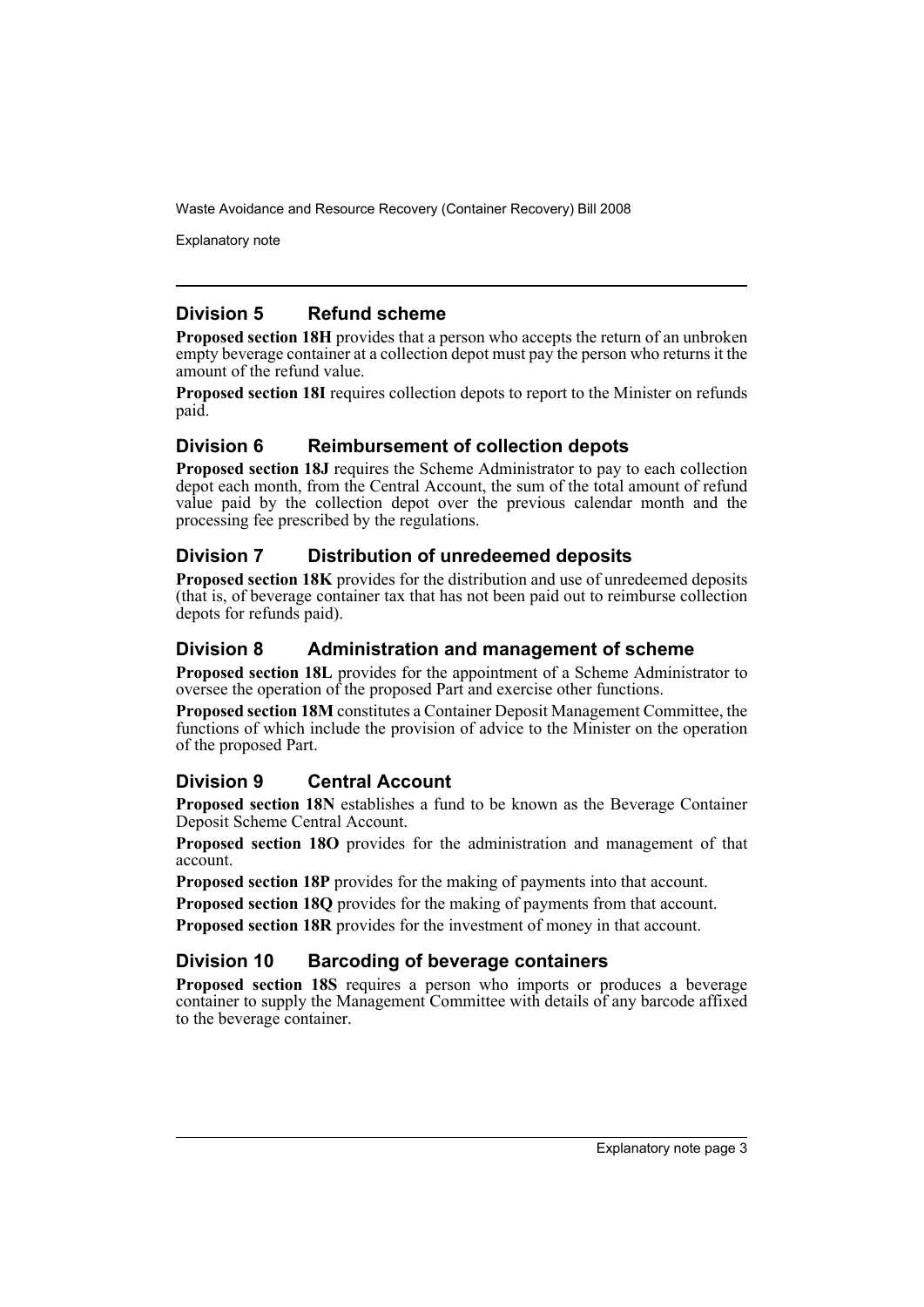Explanatory note

#### **Division 11 Review of refund value**

**Proposed section 18T** requires the Minister to review the amount of the refund value at least once every 5 years.

#### **Division 12 Regulations**

**Proposed section 18U** provides for the making of regulations concerning the beverage container deposit scheme established by the proposed Part.

#### **Division 13 Exemptions from application of Part**

**Proposed section 18V** provides that the regulations may exempt beverage containers from some or all of the provisions of the proposed Part.

**Proposed section 18W** provides that the proposed Part does not apply to beverage containers produced before it takes effect.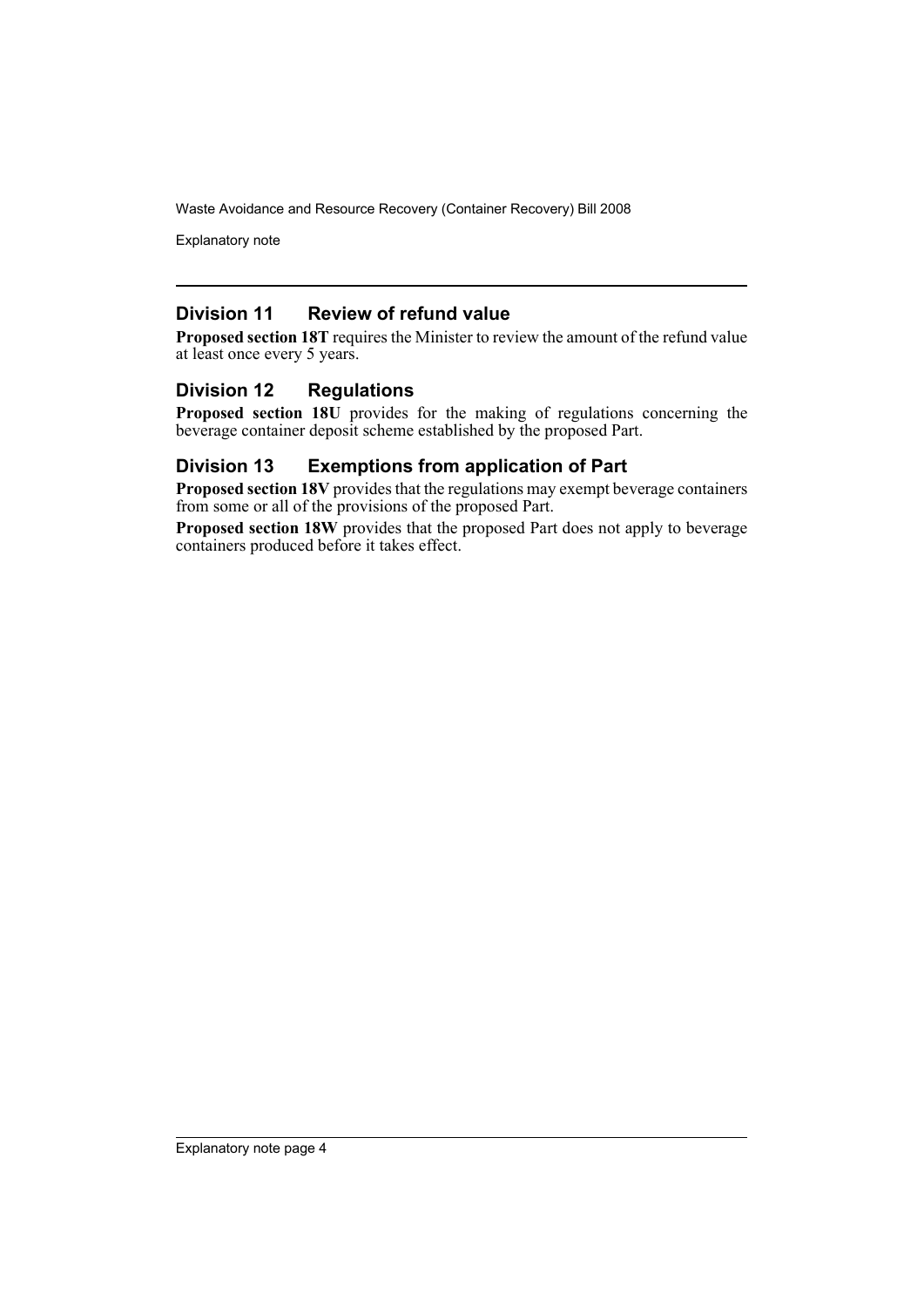Introduced by Mr Ian Cohen, MLC First print



New South Wales

# **Waste Avoidance and Resource Recovery (Container Recovery) Bill 2008**

## **Contents**

|            |                                                                      | Page |
|------------|----------------------------------------------------------------------|------|
|            | Name of Act                                                          |      |
|            | Commencement                                                         | 2    |
|            | Amendment of Waste Avoidance and Resource Recovery<br>Act 2001 No 58 |      |
|            | Repeal of Act                                                        |      |
| Schedule 1 | Amendment                                                            | 3    |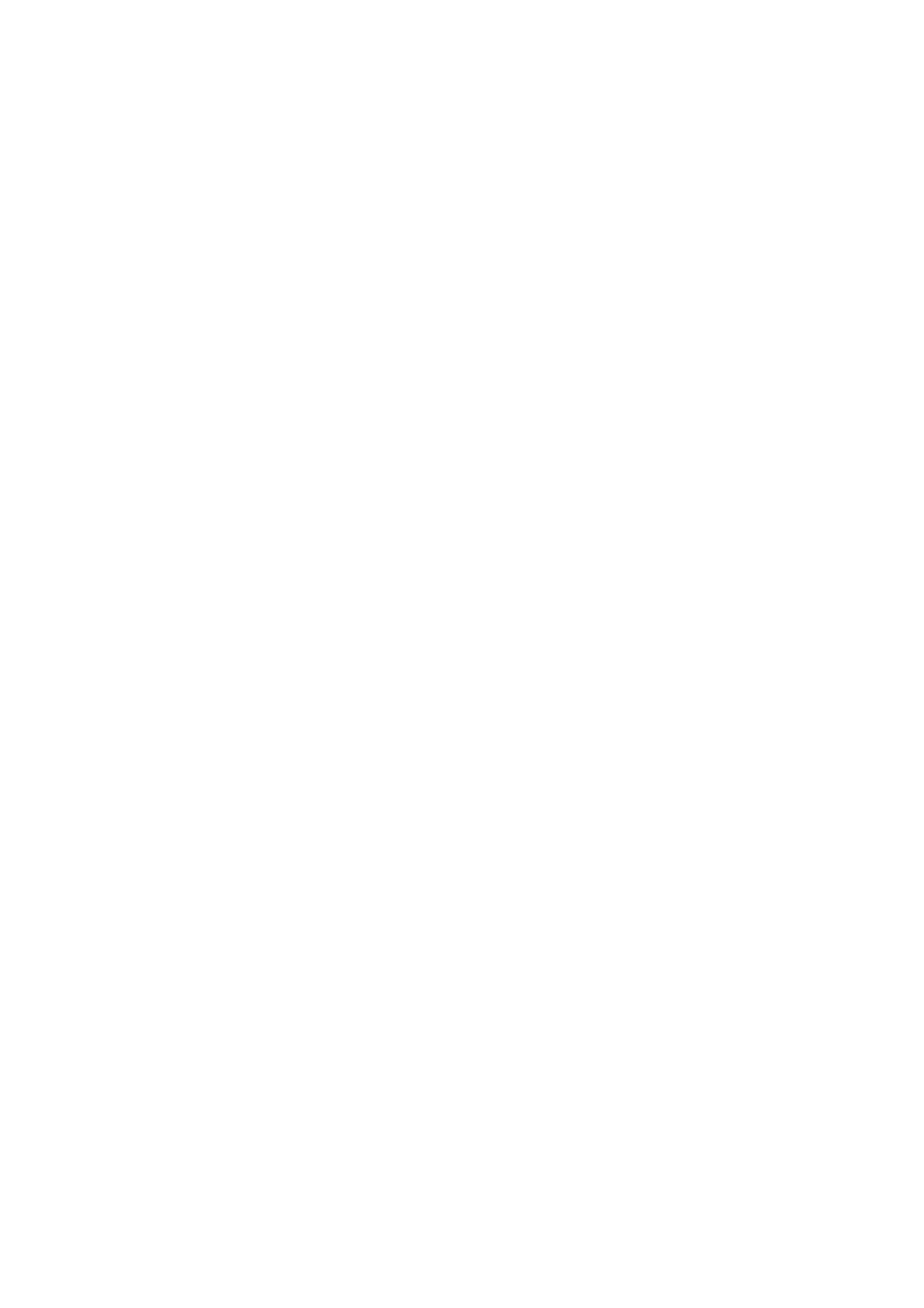

New South Wales

## **Waste Avoidance and Resource Recovery (Container Recovery) Bill 2008**

No , 2008

#### **A Bill for**

An Act to amend the *Waste Avoidance and Resource Recovery Act 2001* to introduce a container deposit scheme in New South Wales if the targets of the latest National Packaging Covenant are not met after the mid-term review of the Covenant in 2008; and for other purposes.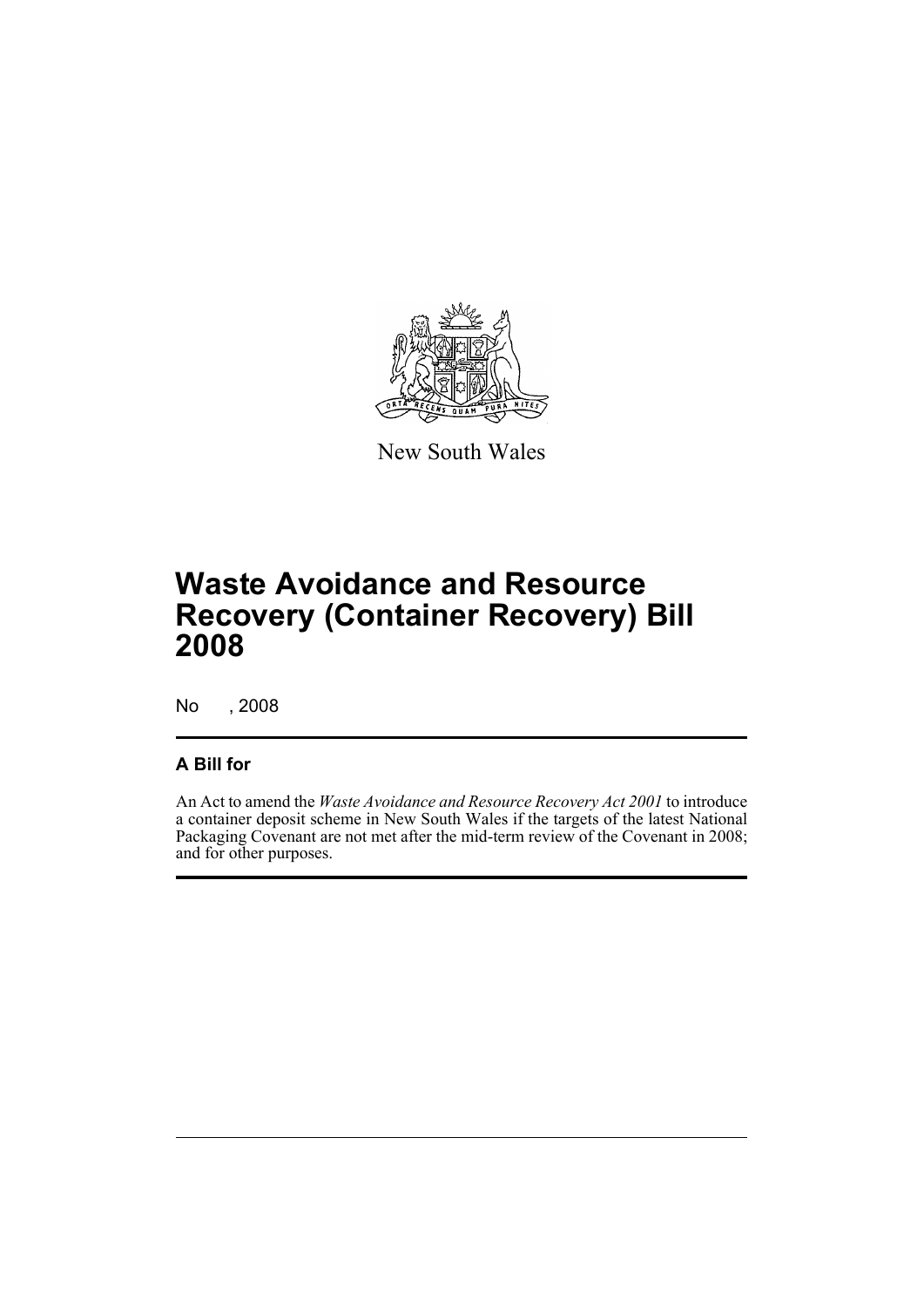<span id="page-7-3"></span><span id="page-7-2"></span><span id="page-7-1"></span><span id="page-7-0"></span>

|              |                                                                   | The Legislature of New South Wales enacts:                                                                                                                | 1        |
|--------------|-------------------------------------------------------------------|-----------------------------------------------------------------------------------------------------------------------------------------------------------|----------|
| 1            |                                                                   | Name of Act                                                                                                                                               | 2        |
|              |                                                                   | This Act is the <i>Waste Avoidance and Resource Recovery (Container</i> )<br>Recovery) Act 2008.                                                          | 3<br>4   |
| $\mathbf{2}$ |                                                                   | <b>Commencement</b>                                                                                                                                       | 5        |
|              |                                                                   | This Act commences on the date of assent to this Act.                                                                                                     | 6        |
| 3            | Amendment of Waste Avoidance and Resource Recovery Act 2001 No 58 |                                                                                                                                                           |          |
|              |                                                                   | The <i>Waste Avoidance and Resource Recovery Act 2001</i> is amended as<br>set out in Schedule 1.                                                         | 8<br>9   |
| 4            |                                                                   | <b>Repeal of Act</b>                                                                                                                                      | 10       |
|              | (1)                                                               | This Act is repealed on the day following the day on which this Act<br>commences.                                                                         | 11<br>12 |
|              | (2)                                                               | The repeal of this Act does not, because of the operation of section 30<br>of the <i>Interpretation Act 1987</i> , affect any amendment made by this Act. | 13<br>14 |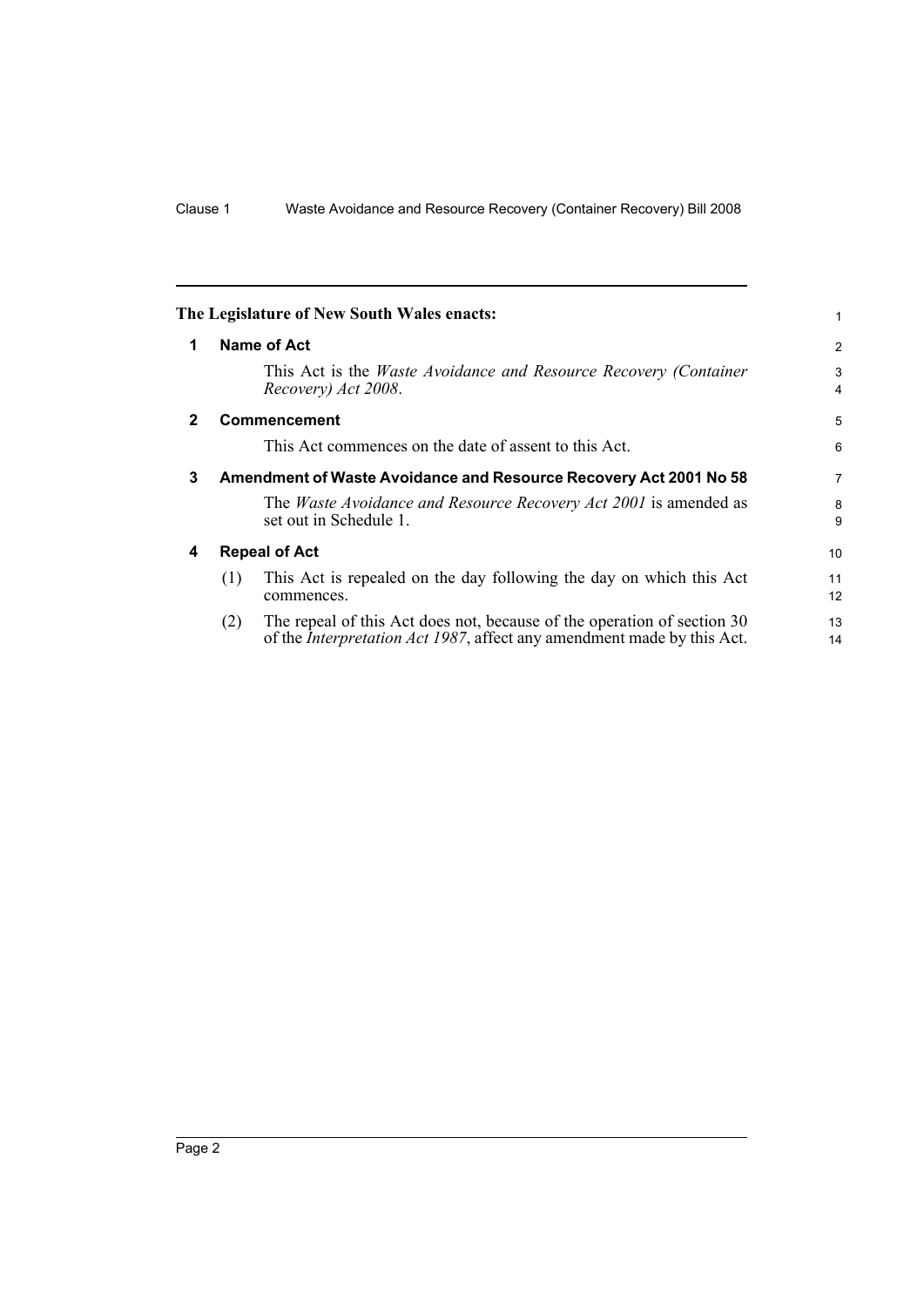<span id="page-8-0"></span>

| (Section 3)<br>Part 4A<br>Insert after section 18:<br>Part 4A Beverage container deposit scheme<br><b>Definitions</b><br><b>Division 1</b><br><b>Definitions</b><br>18A<br>In this Part:<br><i>beverage</i> means:<br>any carbonated or non-carbonated soft drink, fruit juice or<br>(a)<br>water, or<br>any alcoholic drink, including brandy, gin, rum, whisky,<br>(b)<br>cordials containing spirits, wine, cider, perry, mead, ale,<br>porter, beer or any other spirituous, malt, vinous or<br>fermented liquor, or<br>milk, including animal milk, soy milk and flavoured or<br>(c)<br>processed milk, or<br>any other liquid intended for human consumption by<br>(d)<br>drinking that is declared by the regulations to be a<br>beverage for the purposes of this Part.<br><b>beverage container</b> means a sealed container, containing a<br>beverage, that is produced for sale to the consumer of the<br>beverage, being a container of any of the following types:<br>(a)<br>a plastic or glass bottle,<br>(b)<br>an aluminium or steel can,<br>a liquid paperboard or composite carton.<br>(c)<br><b>beverage container tax</b> means the tax imposed by the Beverage<br>Container Tax Act 2008.<br><b>Central Account</b> means the account established by section 18N.<br><i>collection depot</i> means a depot established or approved by the<br>Minister under Division 4 for the collection of empty beverage<br>containers.<br><i>labelled</i> includes embossed, painted or stamped.<br><b>Management Committee</b> means the Container<br>Deposit<br>Management Committee constituted by section 18M. | <b>Schedule 1</b> |  | <b>Amendment</b> | $\mathbf{1}$         |
|-----------------------------------------------------------------------------------------------------------------------------------------------------------------------------------------------------------------------------------------------------------------------------------------------------------------------------------------------------------------------------------------------------------------------------------------------------------------------------------------------------------------------------------------------------------------------------------------------------------------------------------------------------------------------------------------------------------------------------------------------------------------------------------------------------------------------------------------------------------------------------------------------------------------------------------------------------------------------------------------------------------------------------------------------------------------------------------------------------------------------------------------------------------------------------------------------------------------------------------------------------------------------------------------------------------------------------------------------------------------------------------------------------------------------------------------------------------------------------------------------------------------------------------------------------------------------------------------------------------------------------|-------------------|--|------------------|----------------------|
|                                                                                                                                                                                                                                                                                                                                                                                                                                                                                                                                                                                                                                                                                                                                                                                                                                                                                                                                                                                                                                                                                                                                                                                                                                                                                                                                                                                                                                                                                                                                                                                                                             |                   |  |                  | $\overline{2}$       |
|                                                                                                                                                                                                                                                                                                                                                                                                                                                                                                                                                                                                                                                                                                                                                                                                                                                                                                                                                                                                                                                                                                                                                                                                                                                                                                                                                                                                                                                                                                                                                                                                                             |                   |  |                  | 3                    |
|                                                                                                                                                                                                                                                                                                                                                                                                                                                                                                                                                                                                                                                                                                                                                                                                                                                                                                                                                                                                                                                                                                                                                                                                                                                                                                                                                                                                                                                                                                                                                                                                                             |                   |  |                  | $\overline{4}$       |
|                                                                                                                                                                                                                                                                                                                                                                                                                                                                                                                                                                                                                                                                                                                                                                                                                                                                                                                                                                                                                                                                                                                                                                                                                                                                                                                                                                                                                                                                                                                                                                                                                             |                   |  |                  | 5                    |
|                                                                                                                                                                                                                                                                                                                                                                                                                                                                                                                                                                                                                                                                                                                                                                                                                                                                                                                                                                                                                                                                                                                                                                                                                                                                                                                                                                                                                                                                                                                                                                                                                             |                   |  |                  | 6                    |
|                                                                                                                                                                                                                                                                                                                                                                                                                                                                                                                                                                                                                                                                                                                                                                                                                                                                                                                                                                                                                                                                                                                                                                                                                                                                                                                                                                                                                                                                                                                                                                                                                             |                   |  |                  | $\overline{7}$       |
|                                                                                                                                                                                                                                                                                                                                                                                                                                                                                                                                                                                                                                                                                                                                                                                                                                                                                                                                                                                                                                                                                                                                                                                                                                                                                                                                                                                                                                                                                                                                                                                                                             |                   |  |                  | 8                    |
|                                                                                                                                                                                                                                                                                                                                                                                                                                                                                                                                                                                                                                                                                                                                                                                                                                                                                                                                                                                                                                                                                                                                                                                                                                                                                                                                                                                                                                                                                                                                                                                                                             |                   |  |                  | 9                    |
|                                                                                                                                                                                                                                                                                                                                                                                                                                                                                                                                                                                                                                                                                                                                                                                                                                                                                                                                                                                                                                                                                                                                                                                                                                                                                                                                                                                                                                                                                                                                                                                                                             |                   |  |                  | 10<br>11             |
|                                                                                                                                                                                                                                                                                                                                                                                                                                                                                                                                                                                                                                                                                                                                                                                                                                                                                                                                                                                                                                                                                                                                                                                                                                                                                                                                                                                                                                                                                                                                                                                                                             |                   |  |                  | 12<br>13<br>14<br>15 |
|                                                                                                                                                                                                                                                                                                                                                                                                                                                                                                                                                                                                                                                                                                                                                                                                                                                                                                                                                                                                                                                                                                                                                                                                                                                                                                                                                                                                                                                                                                                                                                                                                             |                   |  |                  | 16<br>17             |
|                                                                                                                                                                                                                                                                                                                                                                                                                                                                                                                                                                                                                                                                                                                                                                                                                                                                                                                                                                                                                                                                                                                                                                                                                                                                                                                                                                                                                                                                                                                                                                                                                             |                   |  |                  | 18<br>19<br>20       |
|                                                                                                                                                                                                                                                                                                                                                                                                                                                                                                                                                                                                                                                                                                                                                                                                                                                                                                                                                                                                                                                                                                                                                                                                                                                                                                                                                                                                                                                                                                                                                                                                                             |                   |  |                  | 21<br>22<br>23       |
|                                                                                                                                                                                                                                                                                                                                                                                                                                                                                                                                                                                                                                                                                                                                                                                                                                                                                                                                                                                                                                                                                                                                                                                                                                                                                                                                                                                                                                                                                                                                                                                                                             |                   |  |                  | 24                   |
|                                                                                                                                                                                                                                                                                                                                                                                                                                                                                                                                                                                                                                                                                                                                                                                                                                                                                                                                                                                                                                                                                                                                                                                                                                                                                                                                                                                                                                                                                                                                                                                                                             |                   |  |                  | 25                   |
|                                                                                                                                                                                                                                                                                                                                                                                                                                                                                                                                                                                                                                                                                                                                                                                                                                                                                                                                                                                                                                                                                                                                                                                                                                                                                                                                                                                                                                                                                                                                                                                                                             |                   |  |                  | 26                   |
|                                                                                                                                                                                                                                                                                                                                                                                                                                                                                                                                                                                                                                                                                                                                                                                                                                                                                                                                                                                                                                                                                                                                                                                                                                                                                                                                                                                                                                                                                                                                                                                                                             |                   |  |                  | 27<br>28             |
|                                                                                                                                                                                                                                                                                                                                                                                                                                                                                                                                                                                                                                                                                                                                                                                                                                                                                                                                                                                                                                                                                                                                                                                                                                                                                                                                                                                                                                                                                                                                                                                                                             |                   |  |                  | 29                   |
|                                                                                                                                                                                                                                                                                                                                                                                                                                                                                                                                                                                                                                                                                                                                                                                                                                                                                                                                                                                                                                                                                                                                                                                                                                                                                                                                                                                                                                                                                                                                                                                                                             |                   |  |                  | 30<br>31<br>32       |
|                                                                                                                                                                                                                                                                                                                                                                                                                                                                                                                                                                                                                                                                                                                                                                                                                                                                                                                                                                                                                                                                                                                                                                                                                                                                                                                                                                                                                                                                                                                                                                                                                             |                   |  |                  | 33                   |
|                                                                                                                                                                                                                                                                                                                                                                                                                                                                                                                                                                                                                                                                                                                                                                                                                                                                                                                                                                                                                                                                                                                                                                                                                                                                                                                                                                                                                                                                                                                                                                                                                             |                   |  |                  | 34<br>35             |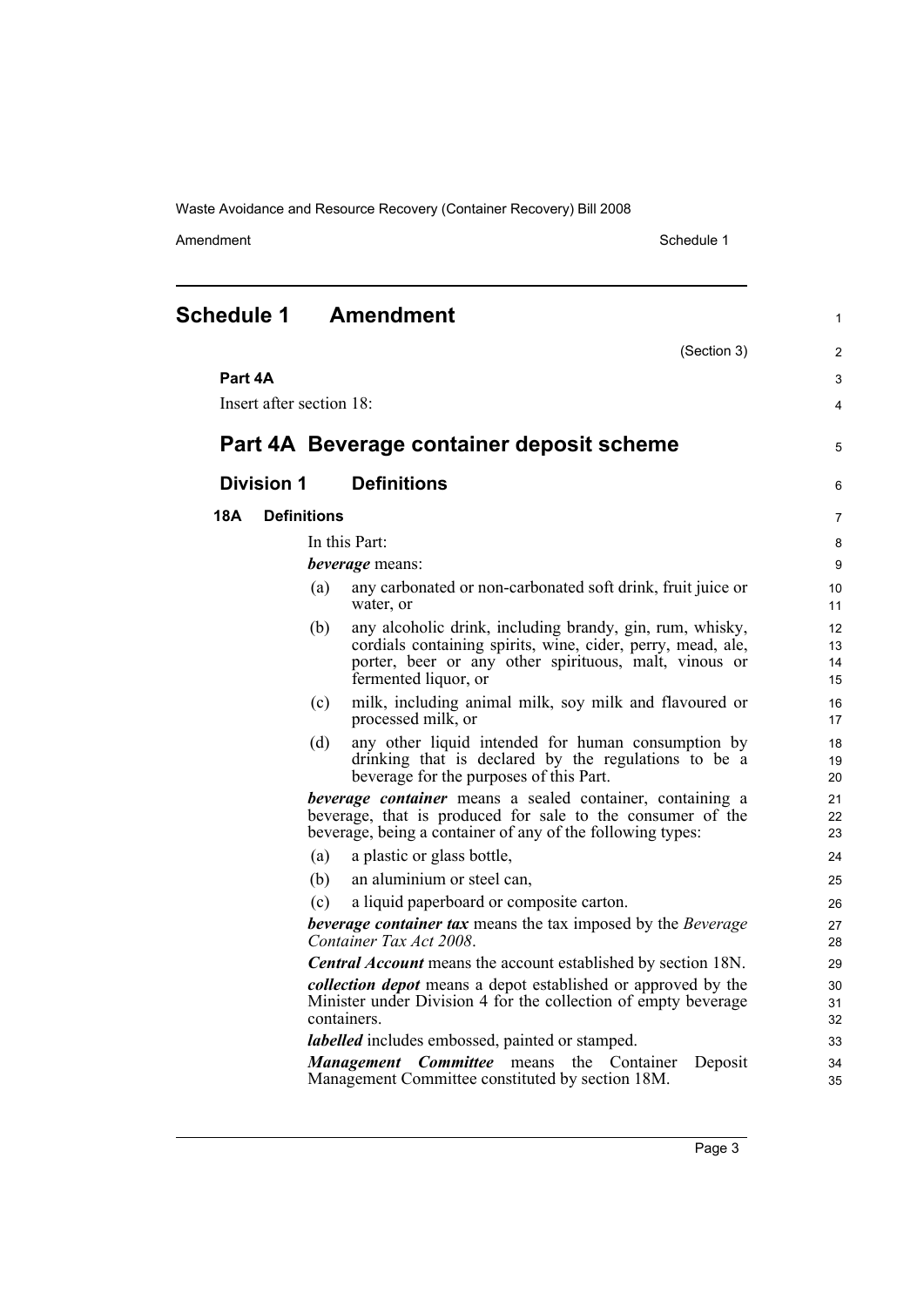Schedule 1 Amendment

*National Packaging Covenant* means the covenant entitled "The National Packaging Covenant: a commitment to the sustainable manufacture, use and recovery of packaging" agreed to by the Environment Protection and Heritage Council and other signatories on 1 July 2005 and dated 15 July 2005.

*post-consumer packaging* means material (including empty used beverage containers) generated by householders or by commercial, industrial and institutional facilities in their role as end users of products that were packaged, being material that can no longer be used for its intended purpose.

*refund value* means 10 cents, or any higher amount prescribed by the regulations following a review conducted in accordance with section 18T.

*relevant material* means paper (including cardboard), glass, steel, aluminium or plastic.

*Scheme Administrator* means the Beverage Container Deposit Scheme Administrator appointed under section 18L.

*sell* means sell, or offer to sell, to a person in this State or for delivery in this State.

#### **Division 2 Introduction of beverage container deposit scheme**

**Note.** This Division requires a beverage container deposit scheme to be introduced if the targets set by the National Packaging Covenant are not being met at the time that progress of the Covenant is evaluated (at the end of 2008) or when the Covenant expires (at the end of June 2010).

The main target set by the National Packaging Covenant is that signatories will work together to increase the amount of post-consumer packaging recycled from its current rate of 48% (determined using 2003 baseline data) to 65% by 2010. The Covenant provides that packaging made from relevant materials will make a contribution to that main target as follows:

- (a) it is targeted that 70–80% of post-consumer packaging that is made of paper or cardboard will be recycled by 2010 (the current figure is 64%),
- (b) it is targeted that 50–60% of post-consumer packaging that is made of glass will be recycled by 2010 (the current figure is 35%),
- (c) it is targeted that 60–65% of post-consumer packaging that is made of steel will be recycled by 2010 (the current figure is 44%),
- (d) it is targeted that 70–75% of post-consumer packaging that is made of aluminium will be recycled by 2010 (the current figure is 64%), and this target has been met,
- (e) it is targeted that 30–35% of post-consumer packaging that is made of plastic will be recycled by 2010 (the current figure is 20%).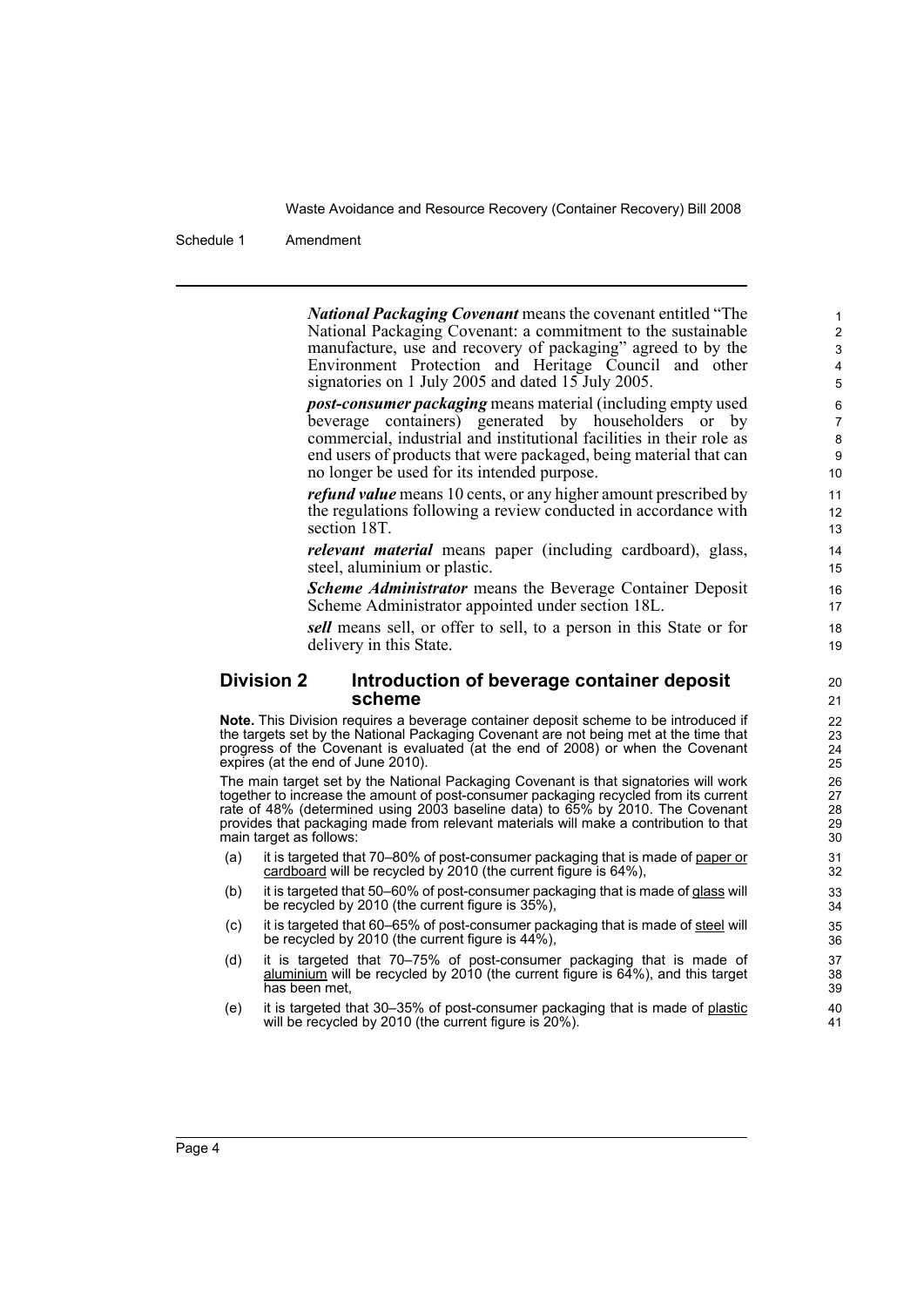| 18B        |     |     |      | Part applies only if Minister so declares                                                                                                                                                                                                                                                       | 1                                      |
|------------|-----|-----|------|-------------------------------------------------------------------------------------------------------------------------------------------------------------------------------------------------------------------------------------------------------------------------------------------------|----------------------------------------|
|            |     |     |      | This Part applies to beverage containers made wholly or mainly<br>of a relevant material only if the Minister has declared, by notice<br>in the Gazette under section 18C or 18D, that the Part applies to<br>containers made wholly or mainly of that material.                                | $\overline{\mathbf{c}}$<br>3<br>4<br>5 |
| <b>18C</b> |     |     |      | Introduction of beverage container deposit scheme following 2008<br>evaluation of progress of National Packaging Covenant                                                                                                                                                                       | 6<br>7                                 |
|            | (1) |     |      | The object of this section is to set out the circumstances in which<br>the Minister, following the 2008 review required by the National<br>Packaging Covenant (the 2008 review), must declare that this<br>Part applies to beverage containers made wholly or mainly of a<br>relevant material. | 8<br>9<br>10<br>11<br>12               |
|            | (2) |     |      | The Minister must declare that this Part applies:                                                                                                                                                                                                                                               | 13                                     |
|            |     | (a) |      | to beverage containers made wholly or mainly of paper or<br>cardboard if, following the 2008 review, it appears to the<br>Minister that:                                                                                                                                                        | 14<br>15<br>16                         |
|            |     |     | (i)  | less than 68.5% of post-consumer packaging that is<br>made wholly or mainly of paper or cardboard is<br>being recycled, or                                                                                                                                                                      | 17<br>18<br>19                         |
|            |     |     | (i)  | the target of achieving 70–80% of post-consumer<br>packaging that is made wholly or mainly of paper or<br>cardboard being recycled by July 2010 will not be<br>met, or                                                                                                                          | 20<br>21<br>22<br>23                   |
|            |     | (b) | (i)  | to beverage containers made wholly or mainly of glass if,<br>following the 2008 review, it appears to the Minister that:<br>less than 46.25% of post-consumer packaging that is                                                                                                                 | 24<br>25<br>26                         |
|            |     |     |      | made wholly or mainly of glass is being recycled, or                                                                                                                                                                                                                                            | 27                                     |
|            |     |     | (ii) | the target of achieving $50-60\%$ of post-consumer<br>packaging that is made wholly or mainly of glass<br>being recycled by July 2010 will not be met, or                                                                                                                                       | 28<br>29<br>30                         |
|            |     | (c) |      | to beverage containers made wholly or mainly of steel if,<br>following the 2008 review, it appears to the Minister that:                                                                                                                                                                        | 31<br>32                               |
|            |     |     | (i)  | less than 56% of post-consumer packaging that is<br>made wholly or mainly of steel is being recycled, or                                                                                                                                                                                        | 33<br>34                               |
|            |     |     | (ii) | the target of achieving $60-65\%$ of post-consumer<br>packaging that is made wholly or mainly of steel<br>being recycled by July 2010 will not be met, or                                                                                                                                       | 35<br>36<br>37                         |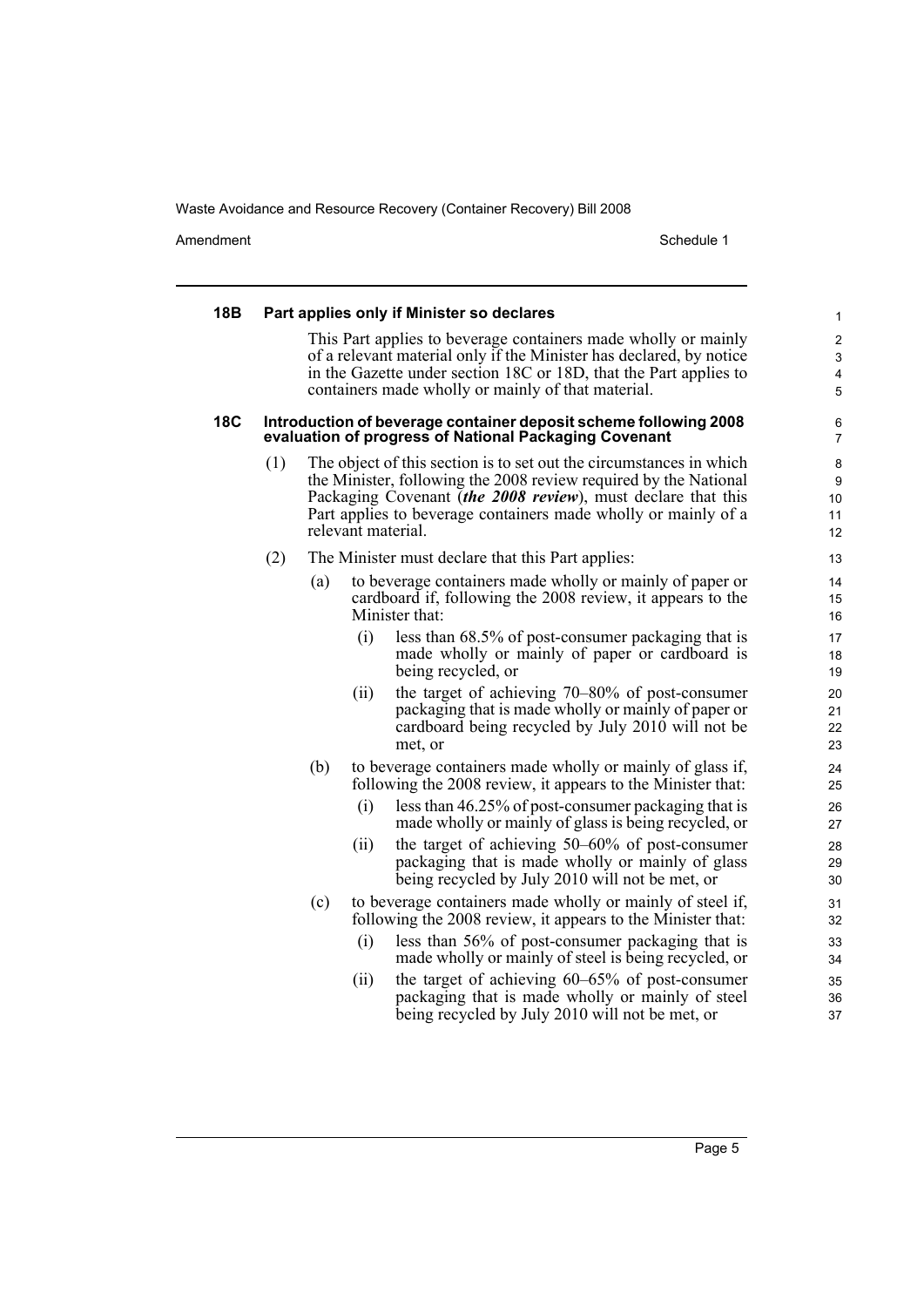|     |      | (d) | to beverage containers made wholly or mainly of<br>aluminium if, following the 2008 review, it appears to the<br>Minister that:                                                                                                                                                                           |                            | 1<br>$\overline{\mathbf{c}}$<br>3 |
|-----|------|-----|-----------------------------------------------------------------------------------------------------------------------------------------------------------------------------------------------------------------------------------------------------------------------------------------------------------|----------------------------|-----------------------------------|
|     |      |     | (i)<br>less than 68.5% of post-consumer packaging that is<br>made wholly or mainly of aluminium is being<br>recycled, or                                                                                                                                                                                  |                            | 4<br>5<br>6                       |
|     |      |     | the revised target of achieving 80–85%<br>(ii)<br>post-consumer packaging that is made wholly or<br>mainly of aluminium being recycled by July 2010<br>will not be met, or                                                                                                                                | - of<br>10                 | $\overline{7}$<br>8<br>9          |
|     |      | (e) | to beverage containers made wholly or mainly of plastic if,<br>following the 2008 review, it appears to the Minister that:                                                                                                                                                                                | 11<br>12                   |                                   |
|     |      |     | (i)<br>less than 27.5% of post-consumer packaging that is<br>made wholly or mainly of plastic is being recycled,<br>or                                                                                                                                                                                    | 13<br>14<br>15             |                                   |
|     |      |     | (ii)<br>the target of achieving $30-35\%$ of post-consumer<br>packaging that is made wholly or mainly of plastic<br>being recycled by July 2010 will not be met.                                                                                                                                          | 16<br>17<br>18             |                                   |
|     | (3)  |     | This Part does not apply to such beverage containers until<br>6 months after the date on which the notice is published in the<br>Gazette, or until a later date specified in the notice.                                                                                                                  | 19<br>20<br>21             |                                   |
| 18D | 2010 |     | Introduction of beverage container deposit scheme if National<br>Packaging Covenant targets are not met when Covenant expires in                                                                                                                                                                          | 22<br>23<br>24             |                                   |
|     | (1)  |     | The object of this section is to set out the circumstances in which,<br>following the expiry of the National Packaging Covenant on<br>30 June 2010 <i>(the expiry date)</i> , the Minister must declare that<br>this Part applies to beverage containers made wholly or mainly of<br>a relevant material. | 25<br>26<br>27<br>28<br>29 |                                   |
|     | (2)  |     | The Minister must, before 1 October 2010, declare that this Part<br>applies, on and from 1 January 2011:                                                                                                                                                                                                  | 30<br>31                   |                                   |
|     |      | (a) | to beverage containers made wholly or mainly of paper or<br>cardboard if it appears to the Minister that, by the expiry<br>date, less than $70\%$ of post-consumer packaging that is<br>made wholly or mainly of paper or cardboard is being<br>recycled, or                                              | 32<br>33<br>34<br>35<br>36 |                                   |
|     |      | (b) | to beverage containers made wholly or mainly of glass if it<br>appears to the Minister that, by the expiry date, less than<br>50% of post-consumer packaging that is made wholly or<br>mainly of glass is being recycled, or                                                                              | 37<br>38<br>39<br>40       |                                   |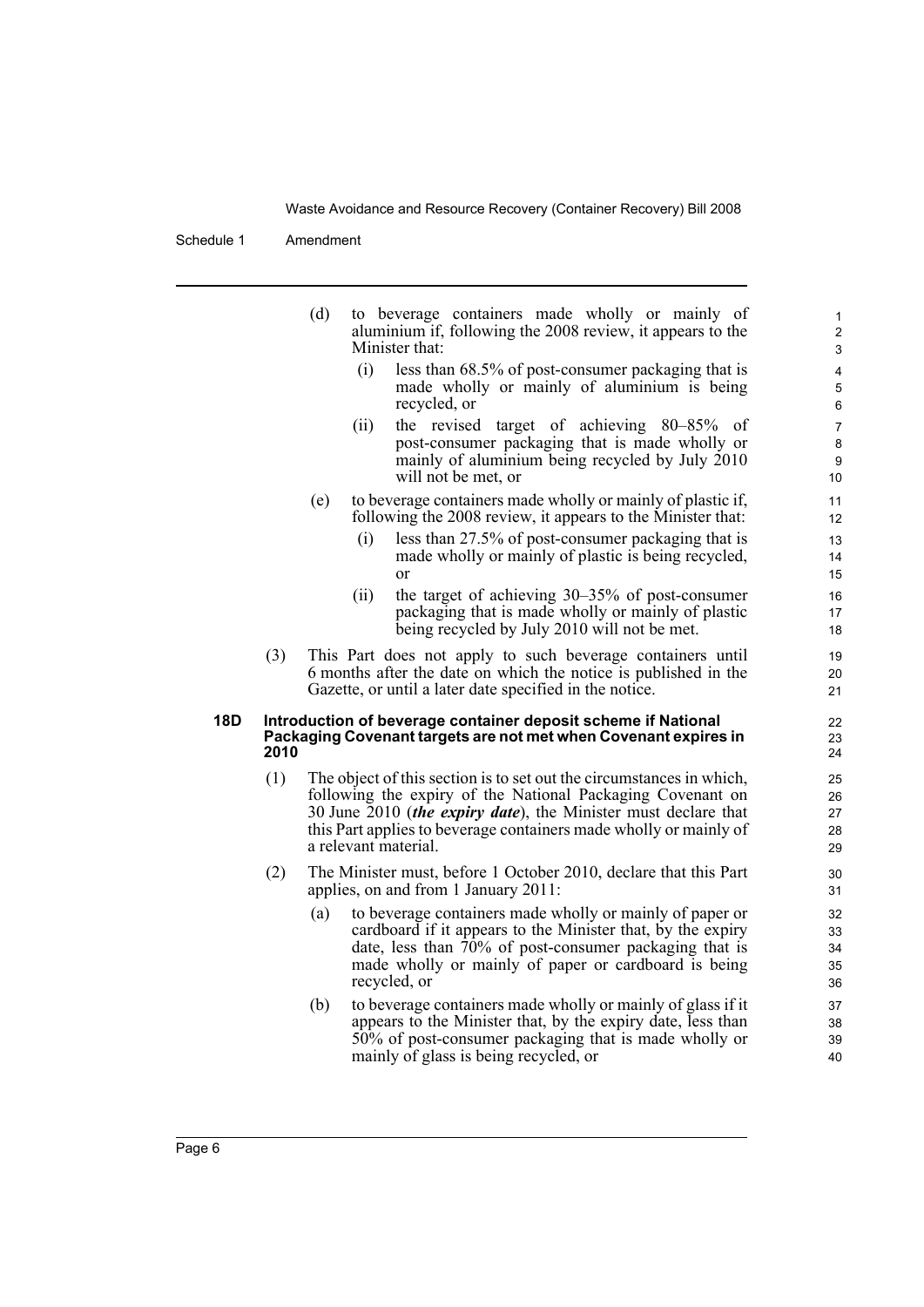Amendment Schedule 1

|            |                   | (c) | to beverage containers made wholly or mainly of steel if it<br>appears to the Minister that, by the expiry date, less than<br>60% of post-consumer packaging that is made wholly or<br>mainly of steel is being recycled, or         | 1<br>$\overline{c}$<br>3<br>4 |
|------------|-------------------|-----|--------------------------------------------------------------------------------------------------------------------------------------------------------------------------------------------------------------------------------------|-------------------------------|
|            |                   | (d) | to beverage containers made wholly or mainly of<br>aluminium if it appears to the Minister that, by the expiry<br>date, less than 80% of post-consumer packaging that is<br>made wholly or mainly of aluminium is being recycled, or | 5<br>6<br>7<br>8              |
|            |                   | (e) | to beverage containers made wholly or mainly of plastic if<br>it appears to the Minister that, by the expiry date, less than<br>30% of post-consumer packaging that is made wholly or<br>mainly of plastic is being recycled.        | 9<br>10<br>11<br>12           |
|            | <b>Division 3</b> |     | Labelling of beverage containers                                                                                                                                                                                                     | 13                            |
| 18E        |                   |     | Beverage containers must be labelled as refundable                                                                                                                                                                                   | 14                            |
|            |                   |     | A person must not sell a beverage container unless the container<br>is labelled "10 cent refund payable at any authorised NSW<br>collection depot".                                                                                  | 15<br>16<br>17                |
|            |                   |     | Maximum penalty: 100 penalty units.                                                                                                                                                                                                  | 18                            |
| <b>18F</b> |                   |     | Regulations may impose further labelling requirements                                                                                                                                                                                | 19                            |
|            | (1)               |     | The regulations may impose further requirements relating to the<br>labelling of beverage containers in connection with the operation<br>of this Act.                                                                                 | 20<br>21<br>22                |
|            | (2)               |     | A person must not sell a beverage in a beverage container unless<br>the container is labelled in accordance with any such regulations.<br>Maximum penalty: 100 penalty units.                                                        | 23<br>24<br>25                |
|            | <b>Division 4</b> |     | <b>Establishment or approval of collection</b><br>depots                                                                                                                                                                             | 26<br>27                      |
| 18G        |                   |     | Establishment or approval of collection depots                                                                                                                                                                                       | 28                            |
|            | (1)               |     | The Minister may establish, or approve the establishment of,<br>collection depots for the collection of empty beverage containers<br>for the purposes of this Part.                                                                  | 29<br>30<br>31                |
|            | (2)               |     | Without limiting the types of collection depots that may be<br>established or approved:                                                                                                                                              | 32<br>33                      |
|            |                   | (a) | such collection depots may involve manual or mechanised<br>handling facilities (including reverse vending machines),<br>and                                                                                                          | 34<br>35<br>36                |
|            |                   |     |                                                                                                                                                                                                                                      |                               |

Page 7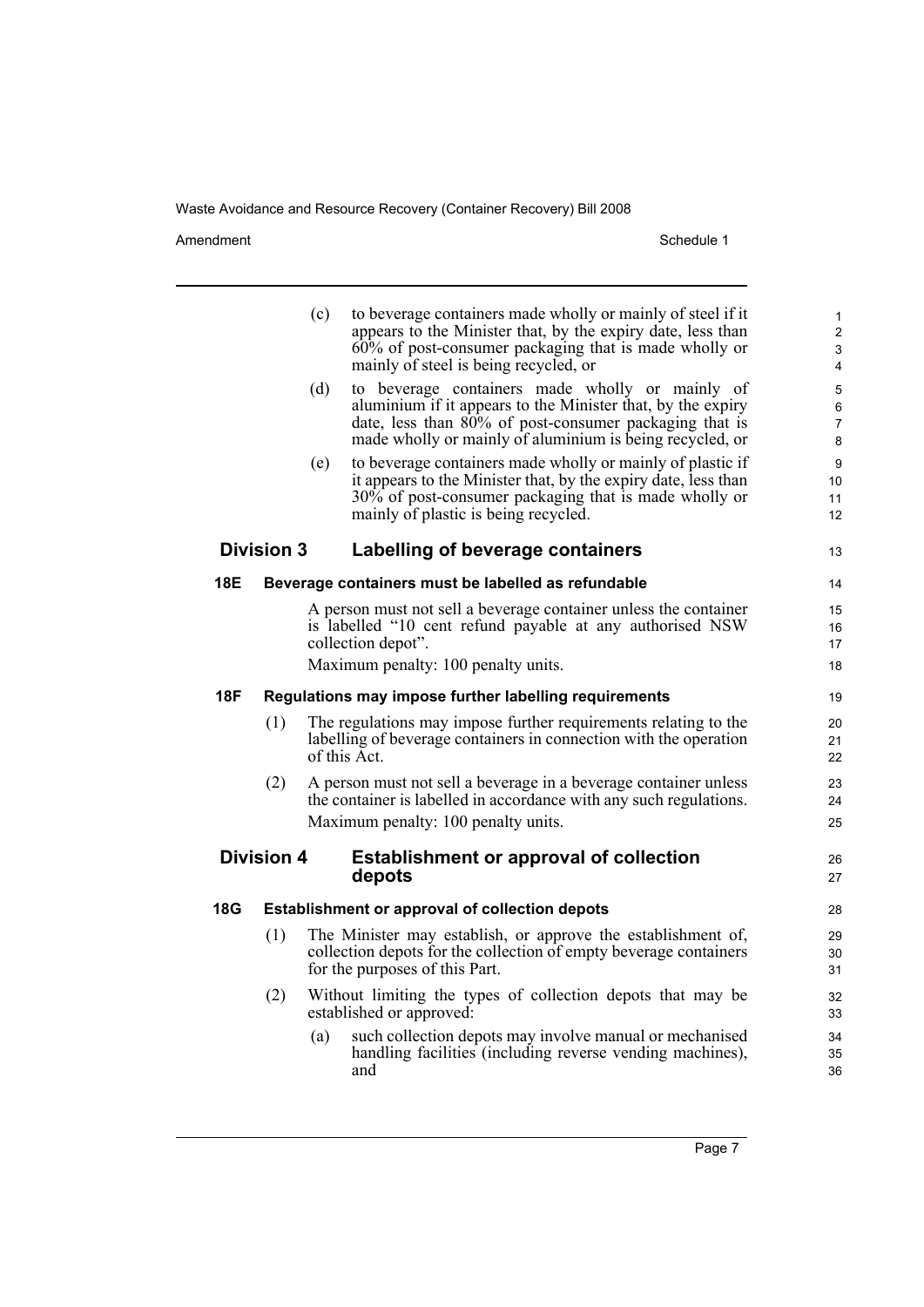|                                           | (3) | any of the following types of collection depots may be<br>(b)<br>approved:<br>council depots,<br>(i)<br>community centres and community based facilities,<br>(ii)<br>depots at shopping centres and centre car parks,<br>(iii)<br>"drive through" recycling centres,<br>(iv)<br>depots at service stations or other retailers.<br>(v)<br>The regulations may make provision for or with respect to the<br>following:<br>the establishment or approval of the establishment of<br>(a) | $\mathbf{1}$<br>$\overline{c}$<br>$\ensuremath{\mathsf{3}}$<br>$\overline{4}$<br>5<br>$6\phantom{1}6$<br>$\overline{7}$<br>8<br>9<br>10 |  |  |
|-------------------------------------------|-----|--------------------------------------------------------------------------------------------------------------------------------------------------------------------------------------------------------------------------------------------------------------------------------------------------------------------------------------------------------------------------------------------------------------------------------------------------------------------------------------|-----------------------------------------------------------------------------------------------------------------------------------------|--|--|
|                                           |     | collection depots,                                                                                                                                                                                                                                                                                                                                                                                                                                                                   | 11                                                                                                                                      |  |  |
|                                           |     | collection depot design,<br>(b)                                                                                                                                                                                                                                                                                                                                                                                                                                                      | 12                                                                                                                                      |  |  |
|                                           |     | (c)<br>the operation and location of collection depots.                                                                                                                                                                                                                                                                                                                                                                                                                              | 13                                                                                                                                      |  |  |
| <b>Division 5</b><br><b>Refund scheme</b> |     |                                                                                                                                                                                                                                                                                                                                                                                                                                                                                      |                                                                                                                                         |  |  |
| <b>18H</b>                                |     | <b>Collection depot to pay refund</b>                                                                                                                                                                                                                                                                                                                                                                                                                                                | 15                                                                                                                                      |  |  |
|                                           | (1) | A person who accepts the return of an unbroken empty beverage<br>container to which this Part applies at a collection depot must pay                                                                                                                                                                                                                                                                                                                                                 | 16<br>17                                                                                                                                |  |  |
|                                           |     | the person who returns it the amount of the refund value.<br>Maximum penalty: 50 penalty units.                                                                                                                                                                                                                                                                                                                                                                                      | 18<br>19                                                                                                                                |  |  |
|                                           | (2) | The operator of a collection depot must not refuse to accept any<br>unbroken empty beverage container to which this Part applies<br>that is returned to the collection depot.<br>Maximum penalty: 50 penalty units.                                                                                                                                                                                                                                                                  | 20<br>21<br>22<br>23                                                                                                                    |  |  |
| <b>18I</b>                                |     | Collection depots to report on refunds paid                                                                                                                                                                                                                                                                                                                                                                                                                                          | 24                                                                                                                                      |  |  |
|                                           | (1) | A person in charge of a collection depot must report to the<br>Minister on the number of empty beverage containers accepted at<br>the collection depot in each month.                                                                                                                                                                                                                                                                                                                | 25<br>26<br>27                                                                                                                          |  |  |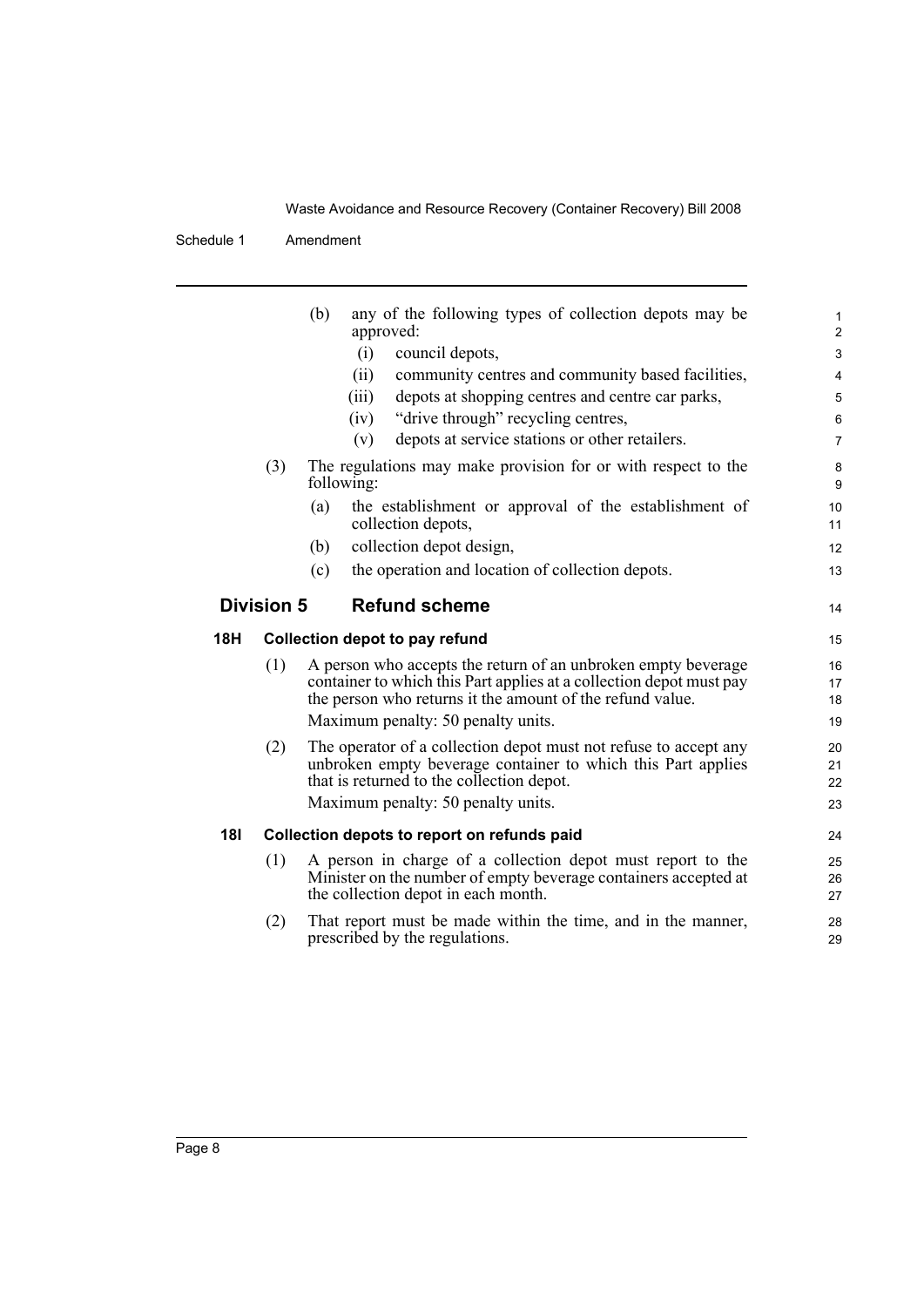Amendment Schedule 1

 $\overline{\phantom{0}}$ 

|     | <b>Division 6</b> |          | <b>Reimbursement of collection depots</b>                                                                                                                                                                                                                                                                                    | 1                              |
|-----|-------------------|----------|------------------------------------------------------------------------------------------------------------------------------------------------------------------------------------------------------------------------------------------------------------------------------------------------------------------------------|--------------------------------|
| 18J |                   |          | <b>Reimbursement of collection depots</b>                                                                                                                                                                                                                                                                                    | $\overline{2}$                 |
|     |                   |          | The Scheme Administrator is to pay to each collection depot each<br>month, from the Central Account, the sum of the following:                                                                                                                                                                                               | $\ensuremath{\mathsf{3}}$<br>4 |
|     |                   | (a)      | the total amount of refund value paid by the collection<br>depot over the previous calendar month, and                                                                                                                                                                                                                       | 5<br>$\,6$                     |
|     |                   | (b)      | the processing fee prescribed by the regulations.                                                                                                                                                                                                                                                                            | $\overline{7}$                 |
|     | <b>Division 7</b> |          | <b>Distribution of unredeemed deposits</b>                                                                                                                                                                                                                                                                                   | 8                              |
| 18K |                   |          | Use of unredeemed deposits                                                                                                                                                                                                                                                                                                   | 9                              |
|     | (1)               |          | This section applies if, at the end of any calendar year, there is a<br>credit in the Central Account (that is, more beverage container<br>tax was collected than refunds or processing fees were paid out).                                                                                                                 | 10<br>11<br>12                 |
|     | (2)               |          | If this section applies, the Management Committee may direct<br>the Scheme Administrator to use all or any part of that credit<br>amount for any of the following, or to distribute all or any part of<br>that credit amount to any person or body approved by the Scheme<br>Administrator for use for any of the following: | 13<br>14<br>15<br>16<br>17     |
|     |                   | (a)      | market creation and support for collected beverage<br>containers and materials,                                                                                                                                                                                                                                              | 18<br>19                       |
|     |                   | (b)      | financial support for kerbside recycling services (that is,<br>services involving the collection by or on behalf of local<br>councils of containers that have been separated for<br>recycling by occupants of residences or businesses),                                                                                     | 20<br>21<br>22<br>23           |
|     |                   | (c)      | further offsetting the collection industry costs for the<br>operation of the beverage container deposit scheme<br>created by this Part,                                                                                                                                                                                      | 24<br>25<br>26                 |
|     |                   | (d)      | product development to improve the recyclability and<br>reusability of beverage containers,                                                                                                                                                                                                                                  | 27<br>28                       |
|     |                   | (e)      | other activities and programs connected with recycling<br>that are approved by the Management Committee.                                                                                                                                                                                                                     | 29<br>30                       |
|     | (3)               | section. | The regulations may make provision for or with respect to the<br>calculation and distribution of the credit amount under this                                                                                                                                                                                                | 31<br>32<br>33                 |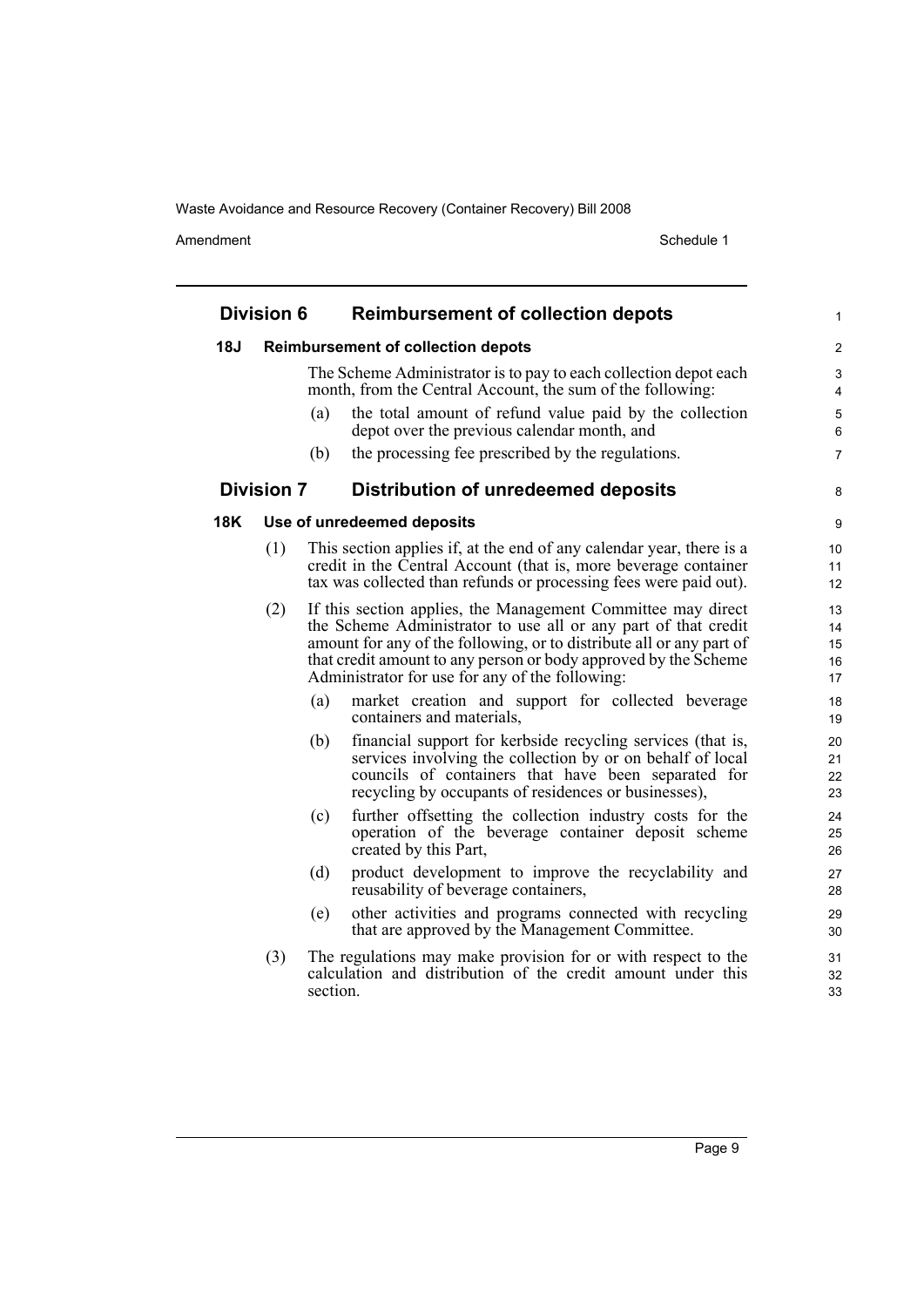|            | <b>Division 8</b> | Administration and management of scheme                                                                                                                                                                       | $\mathbf{1}$             |
|------------|-------------------|---------------------------------------------------------------------------------------------------------------------------------------------------------------------------------------------------------------|--------------------------|
| <b>18L</b> |                   | Scheme Administrator to be appointed by Minister                                                                                                                                                              | $\overline{2}$           |
|            | (1)               | The Minister is to appoint a person, to be known as the Beverage<br>Container Deposit Scheme Administrator to act as the<br>administrator of the scheme established by this Part.                             | $\mathfrak{S}$<br>4<br>5 |
|            | (2)               | The functions of the Scheme Administrator are as follows:                                                                                                                                                     | 6                        |
|            |                   | to oversee the operation of this Part,<br>(a)                                                                                                                                                                 | $\overline{7}$           |
|            |                   | to make payments under section 18J (Reimbursement of<br>(b)<br>collection depots),                                                                                                                            | 8<br>9                   |
|            |                   | to report to the Management Committee on the following:<br>(c)                                                                                                                                                | 10                       |
|            |                   | the administration and management of the Central<br>(i)<br>Account,                                                                                                                                           | 11<br>12                 |
|            |                   | scheme operations,<br>(ii)                                                                                                                                                                                    | 13                       |
|            |                   | data about recycling rates and individual collection<br>(iii)<br>depots,                                                                                                                                      | 14<br>15                 |
|            |                   | such other matter as the Minister or the<br>(iv)<br>Management Committee may refer to the Scheme<br>Administrator.                                                                                            | 16<br>17<br>18           |
|            | (3)               | The regulations may make provision for or with respect to the<br>keeping of accounts by the Scheme Administrator.                                                                                             | 19<br>20                 |
| <b>18M</b> |                   | <b>Container Deposit Management Committee</b>                                                                                                                                                                 | 21                       |
|            | (1)               | There is constituted by this Act a Container Deposit Management<br>Committee.                                                                                                                                 | 22<br>23                 |
|            | (2)               | The functions of the Management Committee are as follows:                                                                                                                                                     | 24                       |
|            |                   | to provide advice to the Minister on any matter on which<br>(a)<br>the Minister requests advice and on any other matter<br>concerning the operation of this Part that the Management<br>Committee thinks fit, | 25<br>26<br>27<br>28     |
|            |                   | to oversee the expenditure of the Central Account,<br>(b)                                                                                                                                                     | 29                       |
|            |                   | such other functions relating to the operation of this Part as<br>(c)<br>may be determined by the Minister.                                                                                                   | 30<br>31                 |
|            | (3)               | The Management Committee is to consist of 4 members<br>appointed by the Minister.                                                                                                                             | 32<br>33                 |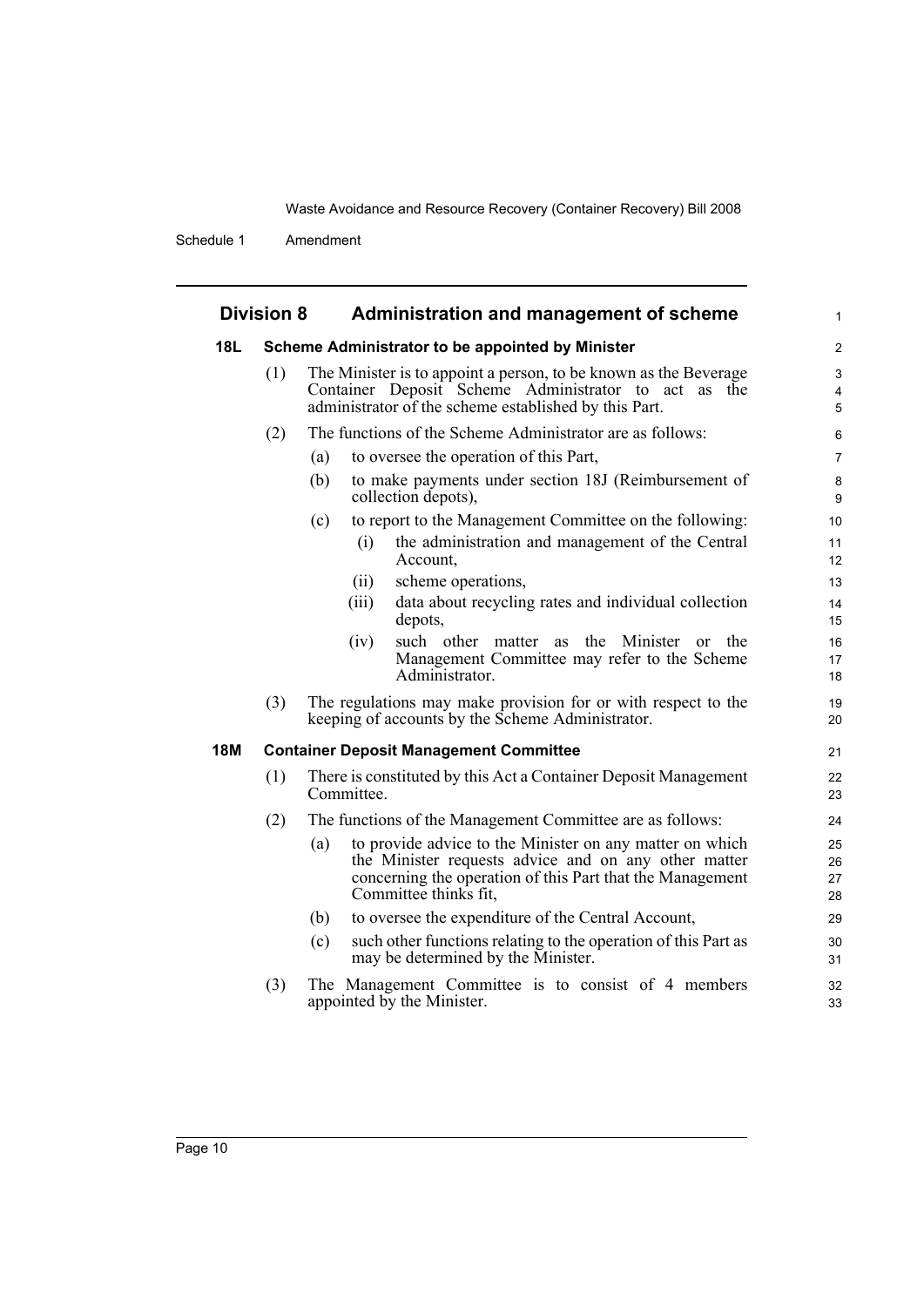|            | (4)               | Of the members:                                                                                                                                                                                               | $\mathbf{1}$         |
|------------|-------------------|---------------------------------------------------------------------------------------------------------------------------------------------------------------------------------------------------------------|----------------------|
|            |                   | one is to be appointed as a representative of local<br>(a)<br>government, and                                                                                                                                 | 2<br>3               |
|            |                   | one is to be appointed as a representative of community<br>(b)<br>groups or environmental groups, and                                                                                                         | $\overline{4}$<br>5  |
|            |                   | one is to be appointed as a representative of the<br>(c)<br>Department of Environment and Climate Change, and                                                                                                 | 6<br>$\overline{7}$  |
|            |                   | (d)<br>one is to be appointed as a representative of the beverage<br>packaging industry.                                                                                                                      | 8<br>9               |
|            | (5)               | Administrative support for the Management Committee is to be<br>provided by the Department of Environment and Climate<br>Change.                                                                              | 10<br>11<br>12       |
|            | (6)               | The regulations may make provision for or with respect to the<br>constitution and procedure of the Management Committee.                                                                                      | 13<br>14             |
|            | <b>Division 9</b> | <b>Central Account</b>                                                                                                                                                                                        | 15                   |
| <b>18N</b> |                   | <b>Establishment of Central Account</b>                                                                                                                                                                       | 16                   |
|            |                   | The Minister is to establish and maintain a fund to be known as<br>the Beverage Container Deposit Scheme Central Account (the<br>Central Account).                                                            | 17<br>18<br>19       |
| <b>180</b> |                   | <b>Administration and management of Central Account</b>                                                                                                                                                       | 20                   |
|            | (1)               | The Central Account is to be administered and managed by the<br>Scheme Administrator.                                                                                                                         | 21<br>22             |
|            | (2)               | The Scheme Administrator is to report to the Management<br>Committee on the administration and management of the Central<br>Account as often as, and in the terms that, the Management<br>Committee requires. | 23<br>24<br>25<br>26 |
|            | (3)               | The regulations may make provision for or with respect to the<br>management of the Central Account.                                                                                                           | 27<br>28             |
| 18P        |                   | <b>Payments into Central Account</b>                                                                                                                                                                          | 29                   |
|            |                   | There is payable into the Central Account such funds as are<br>required to be paid into the Account by or under any other Act.                                                                                | 30<br>31             |
| 18Q        |                   | <b>Payments from the Central Account</b>                                                                                                                                                                      | 32                   |
|            |                   | The following are to be paid from the Central Account:                                                                                                                                                        | 33                   |
|            |                   | payments required to be made under section 18J<br>(a)<br>(Reimbursement of collection depots),                                                                                                                | 34<br>35             |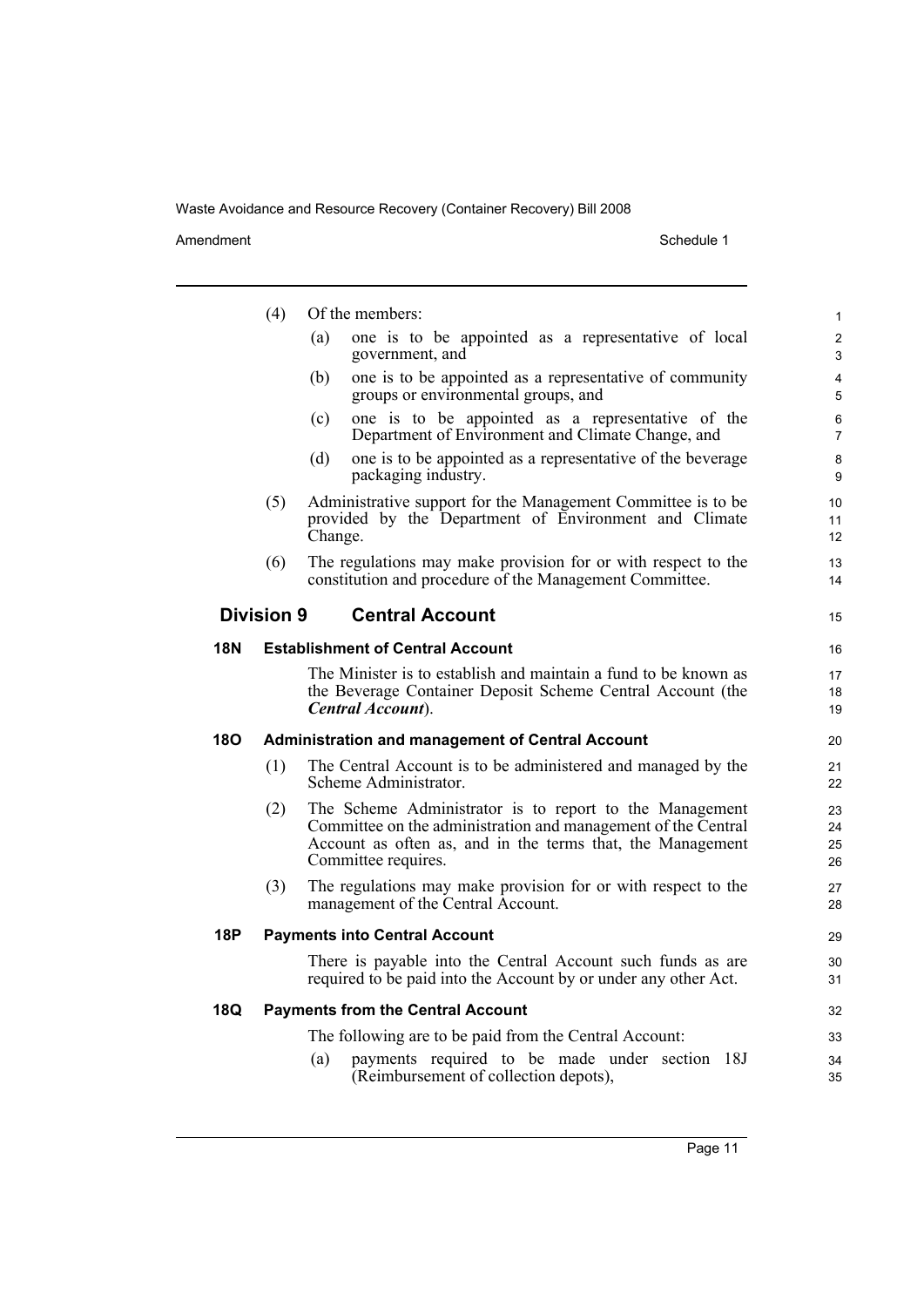|            |                    | (b) | payments authorised by section 18K (Use of unredeemed<br>deposits),                                                                                                                                   | $\mathbf{1}$<br>$\overline{2}$    |
|------------|--------------------|-----|-------------------------------------------------------------------------------------------------------------------------------------------------------------------------------------------------------|-----------------------------------|
|            |                    | (c) | any other payments authorised by the regulations or under<br>this or any other Act.                                                                                                                   | 3<br>4                            |
| 18R        |                    |     | <b>Investment of money in the Central Account</b>                                                                                                                                                     | 5                                 |
|            |                    |     | Money to the credit of the Central Account may be invested in<br>any manner authorised by the regulations.                                                                                            | 6<br>$\overline{7}$               |
|            | <b>Division 10</b> |     | <b>Barcoding of beverage containers</b>                                                                                                                                                               | 8                                 |
| <b>18S</b> |                    |     | <b>Supply of barcode</b>                                                                                                                                                                              | 9                                 |
|            |                    |     | A person who imports or produces a beverage container must<br>supply to the Management Committee, in accordance with the<br>regulations, details of any barcode affixed to the beverage<br>container. | 10 <sup>°</sup><br>11<br>12<br>13 |
|            |                    |     | Maximum penalty: 20 penalty units.                                                                                                                                                                    | 14                                |
|            | <b>Division 11</b> |     | <b>Review of refund value</b>                                                                                                                                                                         | 15                                |
| 18T        |                    |     | <b>Review of refund value</b>                                                                                                                                                                         | 16                                |
|            | (1)                |     | The Minister must review the amount of the refund value at least<br>once every 5 years after the commencement of this Part.                                                                           | 17<br>18                          |
|            | (2)                |     | In conducting that review, the Minister must have regard to the<br>minimum refund value necessary to maintain the appropriate<br>level of incentive:                                                  | 19<br>20<br>21                    |
|            |                    | (a) | for manufacturers, distributors<br>and<br>of<br>consumers<br>beverages in beverage containers to reuse or recycle<br>beverage containers, and                                                         | 22<br>23<br>24                    |
|            |                    | (b) | to ensure high rates of recovery of the beverage containers<br>to which this Part applies or may apply, and                                                                                           | 25<br>26                          |
|            |                    | (c) | to reduce litter and litter-related costs, and                                                                                                                                                        | 27                                |
|            |                    | (d) | to reduce waste, disposal and recycling costs, and                                                                                                                                                    | 28                                |
|            |                    | (e) | to conserve resources.                                                                                                                                                                                | 29                                |
|            | <b>Division 12</b> |     | <b>Regulations</b>                                                                                                                                                                                    | 30                                |
| <b>18U</b> |                    |     | Regulations concerning beverage container deposit scheme                                                                                                                                              | 31                                |
|            |                    |     | The regulations may make provision for or with respect to any<br>matters relevant to the beverage container deposit scheme<br>established by this Part.                                               | 32<br>33<br>34                    |